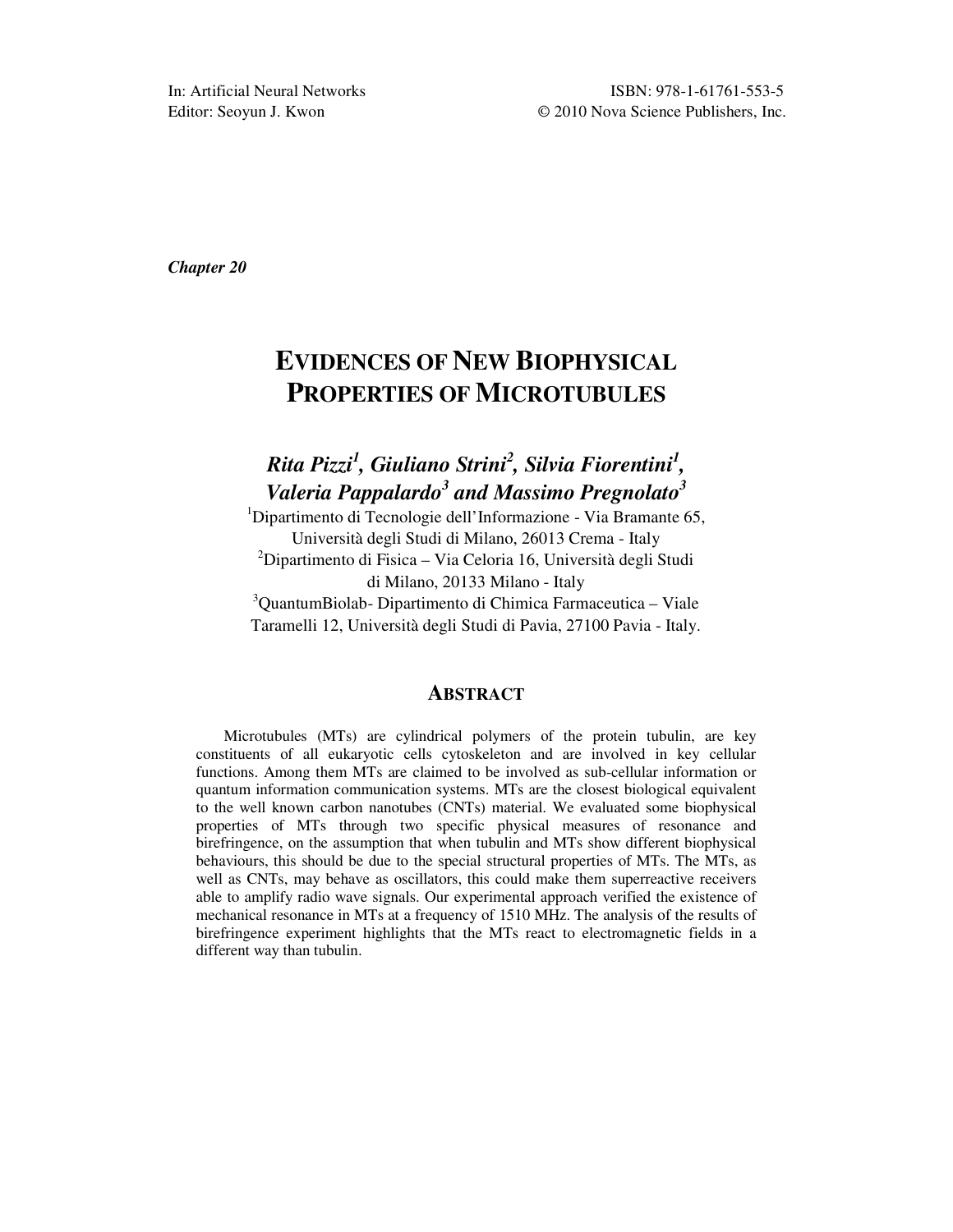## **INTRODUCTION**

Microtubules (MTs) are cylindrical protein polymers and are key constituents of all eukaryotic cells cytoskeleton. They are involved in the regulation of essential cellular functions such as the transport of materials within the cell, the movement of cytoplasmic organelles or vesicles and the cell division [1]. These filaments are constructed from  $\alpha\beta$ tubulin heterodimers that through a process of polymerization and depolymerization will arrange to form a slightly distorted hexagonal lattice. This dynamic nature makes MTs sensitive to several pharmacological agents, i.e. some classes of anticancer agents that are able to destroy or stabilize their structure.

Several MTs biophysical characteristics have been studied in the last decade and are increasing mainly due to the close analogy that exists between MTs and carbon nanotubes (CNTs).

CNTs display a wide range of physical effects among them electronic properties are particularly attractive. In the case of MTs suitable experiments are more difficult to be performed and required expertises in both biological and physical disciplines.

The purpose of this research project is the study and evaluation of some biophysical properties of MTs through two specific physical measures of birefringence and resonance, on the assumption that when tubulin and MTs show different biophysical behaviours, this should be due to the special structural properties of MTs.

## **Tubulins and Microtubules**

MTs are stiff cytoskeletal filaments characterized by a tubelike structure, they are also relatively fragile and more liable to break than microfilaments or intermediate-filaments. The building block of a MT is a 110-kDa heterodimeric protein said tubulin, that is the association product of two different subunits, designated  $\alpha$  and  $\beta$  tubulin [2,3] and encoded by separate genes. The word tubulin always refers to the  $\alpha\beta$  heterodimer, that is usually considered as one unit, although the association is only due to non-covalent interactions. Each monomer of  $\alpha$ and  $\beta$  tubulin is a compact ellipsoid of approximate dimensions 46 x 40 x 65 A $\degree$  (width, height, and depth, respectively); while dimensions of αβ-heterodimer are 46 x 80 x 65 A°. Both  $\alpha$ - and  $\beta$ - tubulin is composed of approximately 450 amino acids and, in spite of their sequence identity (approximately 40%), slight folding difference can be seen. The two tubulins exhibit homology with a 40,000-MW bacterial GTPase, called FtsZ, a ubiquitous protein in eubacteria and archeobacteria. Like tubulin, this bacterial protein has the ability to polymerize and participates in cell division. Perhaps the protein carrying out these ancestral functions in bacteria was modified in the course of evolution to fulfill the diverse roles of MTs in eukaryotes [4].

While many questions remain about tubulin, in 1998 Nogales et al. obtained the structure of the αβ-heterodimer at 3,7 Å resolution by electron crystallography of zinc-induced crystalline sheets of tubulin stabilized with taxol [5]. In 2001 this structures has been refined [6]. The core of each monomer contains two β-sheets of 6 and 4 strands, that are surrounded by α-helices, and a pair of globular domains set on either side of a central (core) helix H7. The monomer is a very compact structure and can be divided into three functional and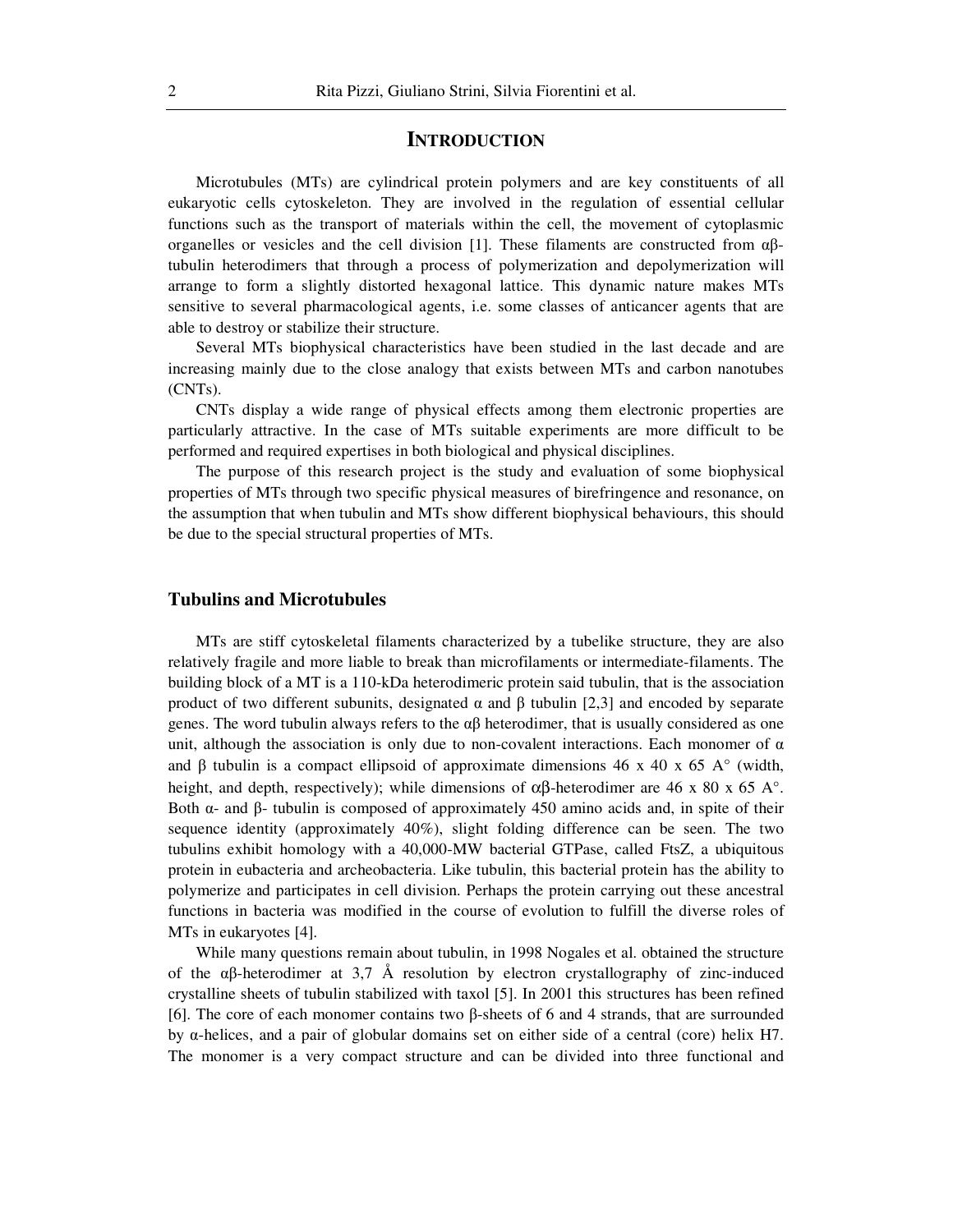sequential domains. The larger globular domain comprises the N-terminal half of the polypeptide that include the binding site for the guanosine nucleotide. The second globular domain has a binding site for Taxol on the opposite side from its contact with the nucleotide base and a predominantly helical carboxy-terminal region which probably constitutes the binding surface for motor proteins.

Calculations of the potential energy displayed that tubulin is quite highly negatively charged at physiological pH and that much of the charge is concentrated on the C-terminus of each tubulin monomer. The C-terminal end forms two long helices (H11 and H12) connected by a U-turn while the final 13 residues of α-tubulin and 9 residues of β-tubulin are too disordered in the 2D crystals to show up as electron density but are assumed to project out into the solution [7]. A detailed map of the electric charge distribution on the surface of the tubulin dimer showed that the C-termini, which extend outward, carry a significant electric charge [8]. In physiological conditions (neutral pH), the negative charge of the carboxyterminal region causes it to remain extended due to the electrostatic repulsion within the tail. Under more acidic conditions, the negative charge of this region is reduced by association of hydrogen ions. The effect is to allow these tails to acquire a more compact form by folding.

Each tubulin heterodimers binds two molecules of guanine nucleoside phosphates (GTP) and exhibits GTPase activity that is closely linked to assembly and disassembly of MTs. One GTP-binding site is located in  $\alpha$ -tubulin at the interfaces between  $\alpha$ - and  $\beta$ - tubulin monomers; in this site GTP is trapped irreversibly and it is not hydrolyzable. The second site is located at the surface of the  $\beta$ -tubulin subunit; in this site GTP is bound reversibly and it is freely hydrolyzable to GDP. The GTP bound to β-tubulin modulates the addition of other tubulin subunits at the ends of the MT.

Recently important information about tubulin conformational changes during the MTs polymerization have been obtained through X-ray crystallography [9].

The general structure of MTs has been established experimentally [10,11]. MTs have been considered as helical polymers and they are built by the self-association of the  $\alpha\beta$ heterodimer. In those polymers tubulin subunits are arranged in a hexagonal lattice which is slightly twisted, resulting in different neighboring interactions among each subunit. The polymerization occurs in a two-dimensional process that involves two types of contacts between tubulin subunits. The first process involve head-to-tail binding of heterodimers and it results in polar protofilaments that run along the length of the MT. The second process involve lateral interactions between parallel protofilaments and it complete the MT wall to form a hollow tube [12]. The longitudinal contacts along protofilaments appear to be much stronger than those between adjacent protofilaments [13].

The head-to-tail arrangement of the  $\alpha$ - and  $\beta$ -tubulin dimers in a protofilament confers an overall polarity on a MT. All protofilaments in a MT have the same orientation. One end of a MT is ringed by  $\alpha$ -tubulin and it is designed minus end because here the GTP is not exchangeable. The opposite end is ringed by  $\beta$ -tubulin, it is designed plus end because here the nucleotide is exchangeable. The longitudinal interactions between tubulin subunits in the protofilament seem to involve exclusively heterologous  $(\alpha-\beta)$  subunits. In contrast, the lateral interactions involve predominantly homologous subunits  $(\alpha-\alpha, \beta-\beta)$  but heterologous interactions (α-β) occur also. When all or most lateral interactions are α-β the lattice is known as the A-lattice; instead, when all lateral contacts are  $\alpha$ -α or β-β the lattice is known as the Blattice.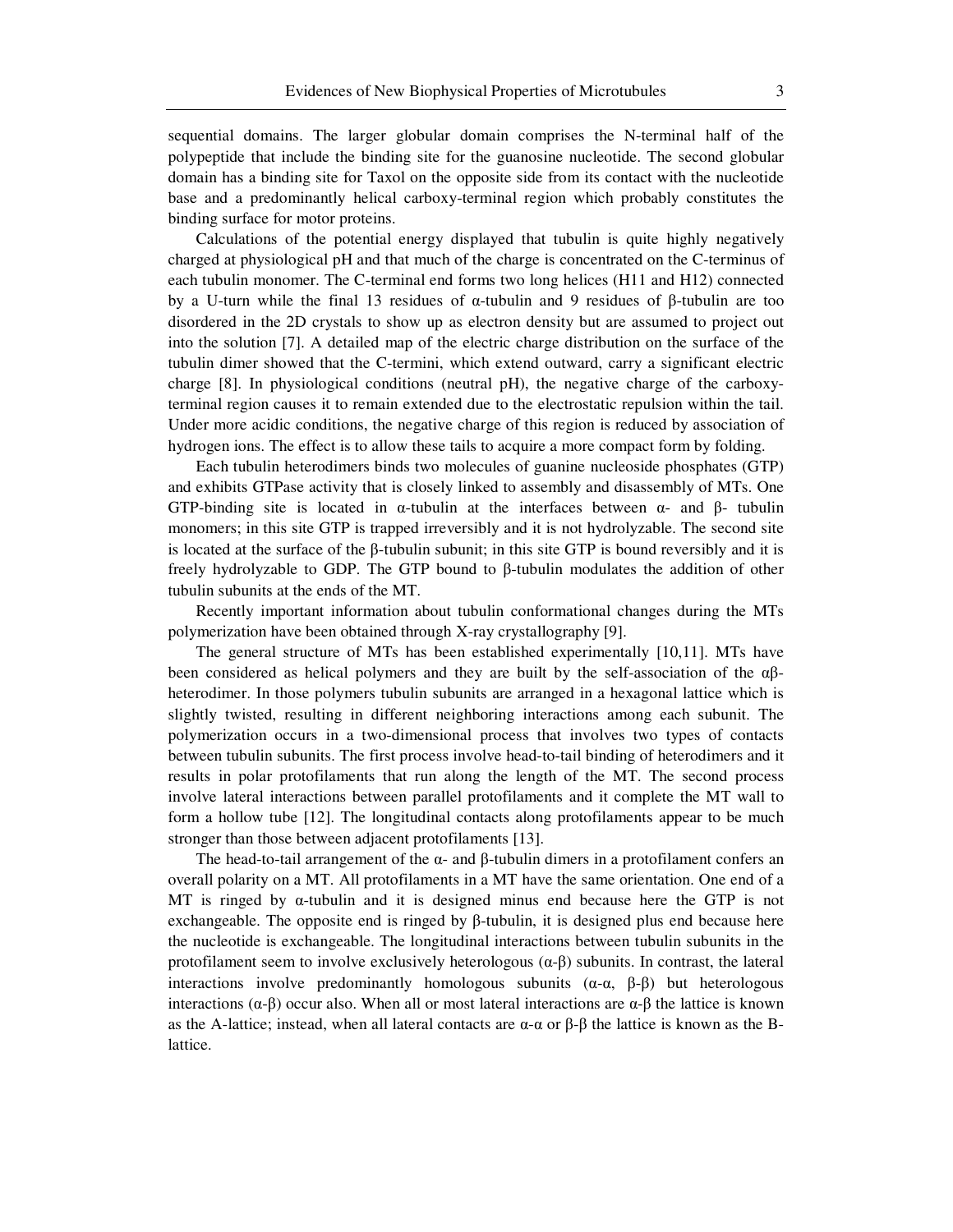Assembly mechanism of α- and β- tubulin gives rise *in vitro* to a variety of cylindrical structures that differ by their protofilament and monomer helix-start numbers [14-19]. In contrast, most MTs assembled *in vivo* seem to be composed of 13 protofilaments, although many exceptions have been noted in different species and cell types; for example in neurons of the nematode *Caenorhabditis elegans* some specialized MTs have 15-protofilaments [20,21]. The lengths of MTs vary but commonly reach 5-10 μm dimensions; and their diameter depends on the protofilament number. For example in the case of 13 protofilaments the tube has an outer diameter of 23 nm and an inner diameter of roughly 15 nm.

#### **Microtubules Quantum Theories**

In the last decade many theories and papers have been published concerning the biophysical properties of MTs including the hypothesis of MTs implication in coherent quantum states in the brain evolving in some form of energy and information transfer.

The most discussed theory on quantum effects involving MTs has been proposed by Hameroff and Penrose that published the OrchOR Model in 1996 [22,23].

They supposed that quantum-superposed states develop in tubulins, remain coherent and recruit more superposed tubulins until a mass-time-energy threshold, related to quantum gravity, is reached (up to 500 msec). This model has been discussed and refined for more than 10 years, mainly focusing attention to the decoherence criterion after the Tegmark critical paper of 2000 [24, 25] and proposing several methods of shielding MTs against the environment of the brain [26-28]. In the Hameroff model MTs perform a kind of quantum computation through the tubulins working like a cellular automata. The MTs interior works as an electromagnetic wave guide, filled with water in an organized collective states, transmitting information through the brain [29].

In the same years Nanopoulos et al adopted the string theory to develop a so called QED-Cavity model predicting dissipationless energy transfer along MTs as well as quantum teleportation of states at near room temperature [30-33].

The Tuszynski approach is based on the biophysical aspects of MTs. Tubulins have electric dipole moments due to asymmetric charges distribution and MTs can be modeled as a lattice of orientated dipoles that can be in random phase, ferroelectric (parallel-aligned) and an intermediate weakly ferroelectric phase like a spin-glass phase [34-36]. The model has been sustained by Faber et al [37] who considered a MT as a classical subneuronal information processor.

In 1994 Jibu and Yasue suggested that the Fröhlich dynamics of ordered water molecules and the quantizated electromagnetic field confined inside the hollow MTs core can give rise to the collective quantum optical modes responsible for the phenomenon of superradiance by which any incoherent molecular electromagnetic energy can be transformed in a coherent photon inside the MTs. These photons propagate along the internal hollow core as if the optical medium were transparent and this quantum theoretical phenomenon is called "selfinduced transparency".

A decade before, applying quantum field theory (QFT), Del Giudice et al [38,39] reported that electromagnetic energy penetrating into cytoplasm would self-focus inside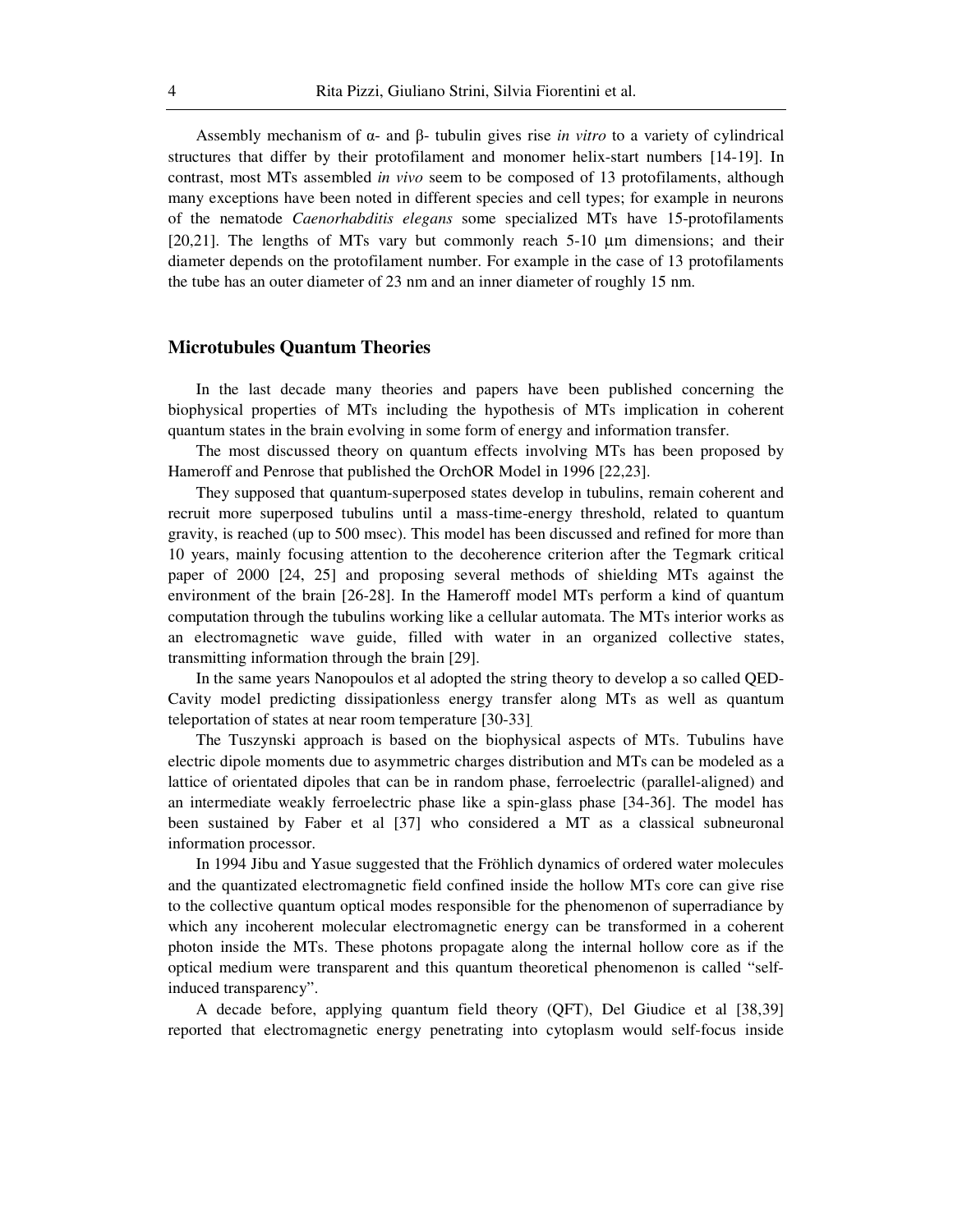filaments whose diameter depend on symmetry breaking (Bose condensation) of ordered water dipoles. The diameter calculated was exactly the inner diameter of MTs (15 nm).

In any case, all phenomena occurring within the brain, both at macroscopic or microscopic level, can be related to some form of phase transition and a number of authors [40,41] pointed out the inconsistence of a quantum mechanical framework based only on traditional computational schemata. It is to be recalled, in this regard, that these schemata have been introduced to deal with particles, atoms, or molecules, and are unsuitable when applied to biological phenomena. In particular Pessa suggested that adopting a wider framework of QFT and, in particular, the dissipative version of it, relying on the doubling mechanism, we could achieve a generalization of QFT able to account for change phenomena in the biological world [42-44].

#### **Carbon Nanotubes and Microtubules**

The time required to process and transfer information faster has reached the point at which quantum effects can no longer be neglected. The electronics industry will evolve from the technology based on silicon towards innovative materials with new physical properties. These new materials include the carbon nanotubes which currently represent one of the most promising alternatives to overcome the current limits of silicon.

Currently, with a large commitment of academic and industrial scientists, the research is developing nanotubes with extremely advanced and useful properties, as they can act both as semiconductors and as superconductors. Thanks to the structure of these nanoscale materials, their properties are not restricted to classical physics, but presents a wide range of quantum mechanical effects. These may lead to an even more efficient tool for information transfer.

Quantum transport properties of CNTs has been reviewed by Roche et al [45] both from a theoretical and experimental view. Recently has been described the low-temperature spin relaxation time measurement in a fully tunable CNT double quantum dots. This is an interesting study for new microwave-based quantum information processing experiments with CNTs [46].

According to Pampaloni et al. [47] CNTs are the closest equivalent to MTs among the known nanomaterials. Although their elastic moduli are different, MTs and CNTs have similar mechanical behaviours. They are both exceptionally resilient and form large boundless with improved stiffness. Nanobiotechnology can move towards a next generation of materials with a wide range of functional properties. As suggest by Michette et al, MTs associated with carbon chemistry will allow to build complex macromolecular assemblies for sharing the exciting electronic properties of semi- and super-conductors [48].

#### **Resonance Experiment on Microtubules**

Antennas are devices capable to transform an electromagnetic field into an electrical signal, or to radiate, in the form of electromagnetic field, the electrical signal they are fed by. When powered by an electrical signal to their ends, antennas absorb energy and return it in the surrounding space as electromagnetic waves (transmitting antenna), or absorb energy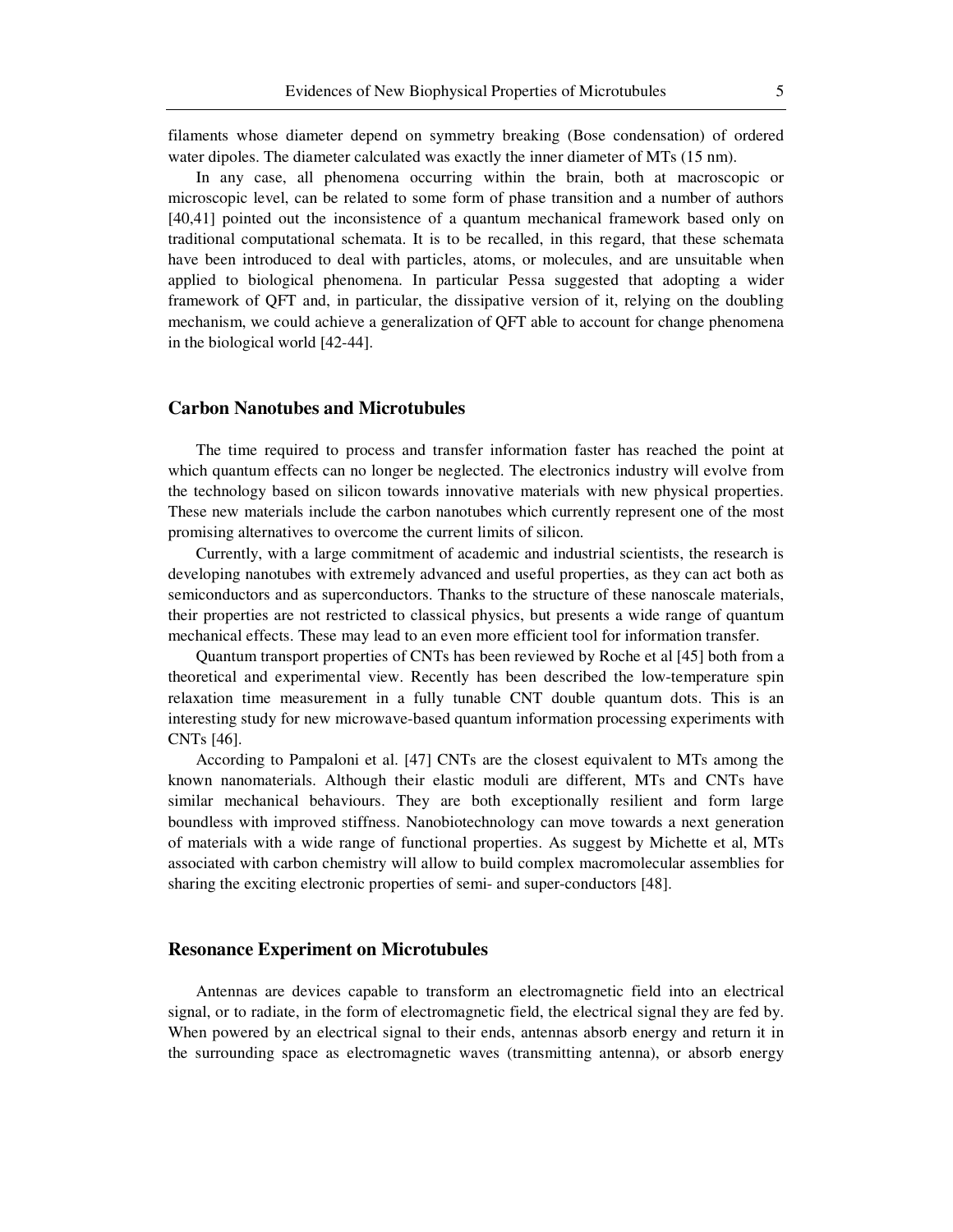from an electromagnetic wave and generate a voltage to their ends (receiving antenna). On theoretical bases any conductive object acts as an antenna, regardless of the electromagnetic wave frequency they are hit or the signal that is fed by. In particular, any tubular conductor cable, resonating mechanically, acts as a cavity antenna. The magnitude of the effect becomes significant when the frequency corresponds to the resonance frequency and in this case the output voltage can be used for receiving and transmitting radio waves. The resonance is a physical condition that occurs when a damped oscillating system is subjected to a periodic solicitation with a frequency equal to the system oscillation. A resonance phenomenon causes a significant increase in the extent of the oscillations that corresponds to a remarkable accumulation of energy within the oscillator.

Recent observations and experiments on CNTs have led to the development of an array of CNTs able to act as antennas [49]. These, instead to transmit and receive radio waves (measured in meters), due to their scale capture wavelengths at the nanoscale (measured in nanometers). In the study of the physical properties of MTs compared with those of CNTs, it is desired to search and analyze a possible reaction to microwaves, observing any ability of MTs to absorb or emit like antennas. The MTs, as well as CNTs, may behave as oscillators, this could make them superreactive receivers able to amplify the signals.

Our experimental approach was intended to verify the existence of mechanical resonance in MTs, in analogy with the CNTs, at the frequency that amplifies the wave.

### **Birefringence Experiment on Microtubules**

Birefringence is an optical property of materials that arises from the interaction of light with oriented molecular and structural components [50]. Birefringence is the decomposition of a beam of light into two rays that occurs when the light crosses specific anisotropic media depending on the polarization of the light. The interaction between light and magnetic field in a medium results in the rotation of the plane of polarization proportional to the intensity of the magnetic field component in the direction of the beam of light (Faraday effect). By means of a polarized light and a suitable detection apparatus, it is possible to observe the associated birefringence and, therefore, the index of orientation of MTs subjected either to transverse electric fields and to transverse and longitudinal magnetic fields [51].

We performed *in vitro* experiment on different samples of MTs and tubulins, in stabilizing buffer solution, and measured the polarization under controlled conditions in order to determine different effects in the interaction of almost static electromagnetic fields. For our comparative experiments the variation of the refraction index is important because it is a function of the wavelength of the electromagnetic radiation and the nature of the crossed material.

Behavioural differences observed between samples of tubulin and MTs, would lead us to understand weather the cavity structure in the MT reacts in a peculiar way in response to specific stimuli or not.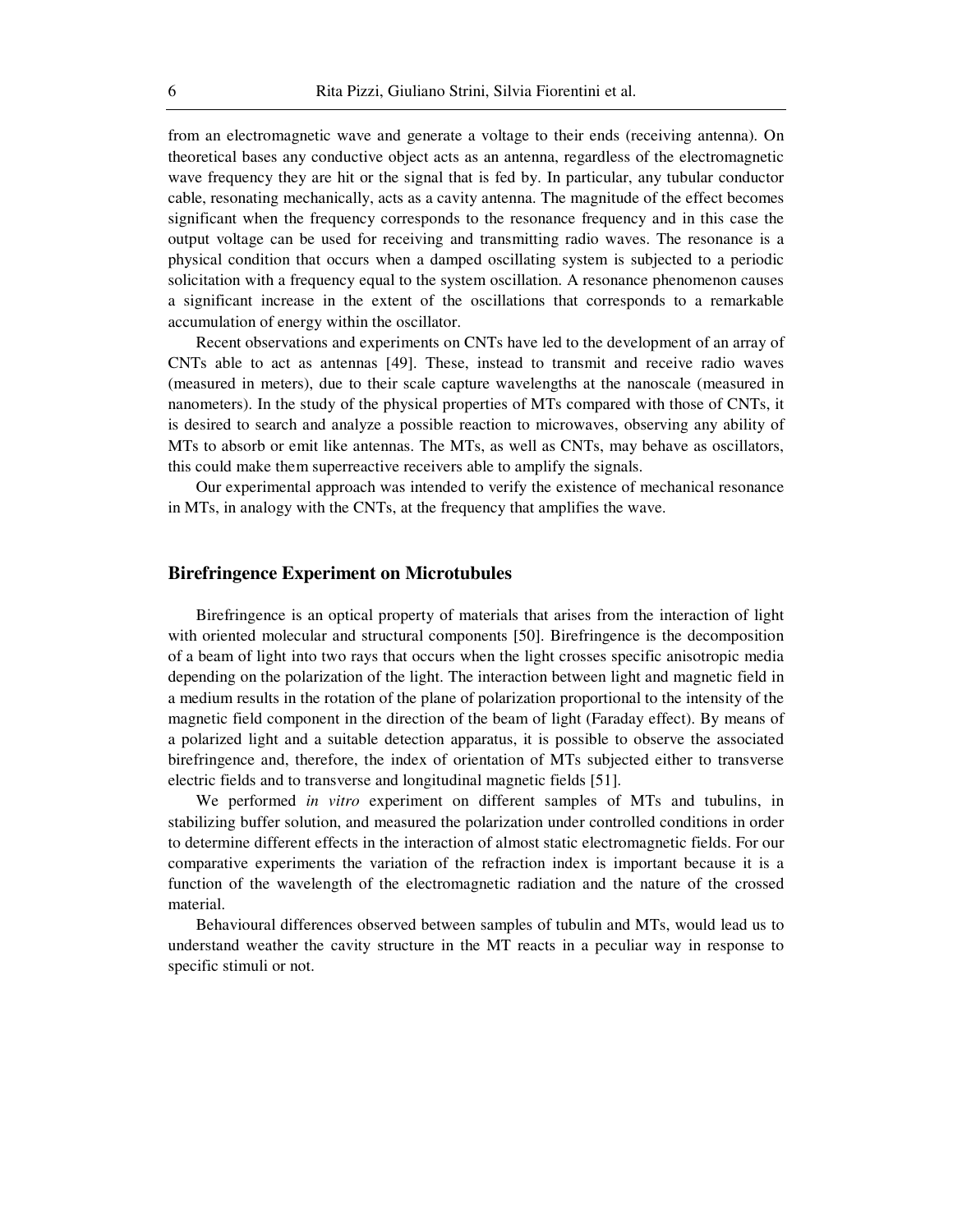# **MATERIALS AND METHODS**

## **Materials**

Stabilized microtubules (MTs, #MT001-A), tubulin (#TL238), taxol (# TXD01), GTP (#BST06) and General Tubulin Buffer (# BST01) are supplied by Cytoskeleton Inc. Denver, CO. USA.

*Preparation of buffer MT*: MTs resuspension buffer is obtained by adding 100 µl of 2mM taxol stock in dry DMSO to 10 ml of room temperature PM buffer (15 mM PIPES pH 7.0, 1 mM MgCl2). It is important to make sure that PM buffer is at room temperature as taxol will precipitate out of solution if added to cold buffer. Resuspended taxol should be stored at -20  $\rm{^{\circ}C}.$ 

*Preparation of buffer T*: GTP stock solution (100mM) is added to General Tubulin Buffer (80 mM PIPES pH 6.9, 2 mM MgCl2, 0.5 mM EGTA) at a final concentration of 1mM GTP. The buffer T will be stable for 2-4 hours on ice.

*Microtubules Reconstitution*. 1 ml of buffer MT is added to 1 mg of lyophilized MTs and mixed gently. Resuspended MTs are left at room temperature for 10–15 minutes with occasional gentle mixing. The MTs are now ready to use. They are at a mean length of  $2 \mu m$ and the tubulin concentration is 1mg/ml. MTs will be stable for 2-3 days at room temperature, although it should be noted that the mean length distribution will increase over time. MTs can be snap frozen in liquid nitrogen and stored at -70 °C.

*Tubulin Reconstitution*. 1 mg of lyophilized tubulin is resuspended in 1 ml of buffer T at 0-4  $\degree$ C (final tubulin concentration is 1 mg/ml). The reconstituted tubulin solution is not stable and needs to be used soon after its preparation.

*Microwave Generator.* The bench for the MTs resonance experiment consisted of two  $\frac{1}{4}$ wave dipole custom antennas centered on a frequency of 1.5 GHz. The antennas have been placed on the same horizontal plane and spaced 1.6 in. The test-tube containing the solution was placed between the antennas. The system was placed in a Mu-metal container in order to shield the measurement system from any external signal. The first antenna was connected with a shielded cable to a Polarad mod. 1105 Microwave Signal Generator (Figure 1), generating frequencies between 0.8 GHz and 2.5 GHz. The second antenna shielded cable was connected with an Avantest mod. TR4131 Spectrum Analyzer. The experiment displays changes in the resonance reference peak of the tested material. If the peak is lower the analyzed sample is absorbing, if higher it is emitting electromagnetic energy.

*Polarimeter specifications.* For the measurement a polarimeter was prepared. In a classic polarimeter a monochromatic source radiates a beam of light (initially not polarized) that is sent on a pair of polarized filters (normally Nicol prisms) oriented so as to polarize light. In the following, the beam of polarized light crosses a cuvette containing the test solution which, if optically active, rotates both polarization planes of light. Finally, the beam passes through a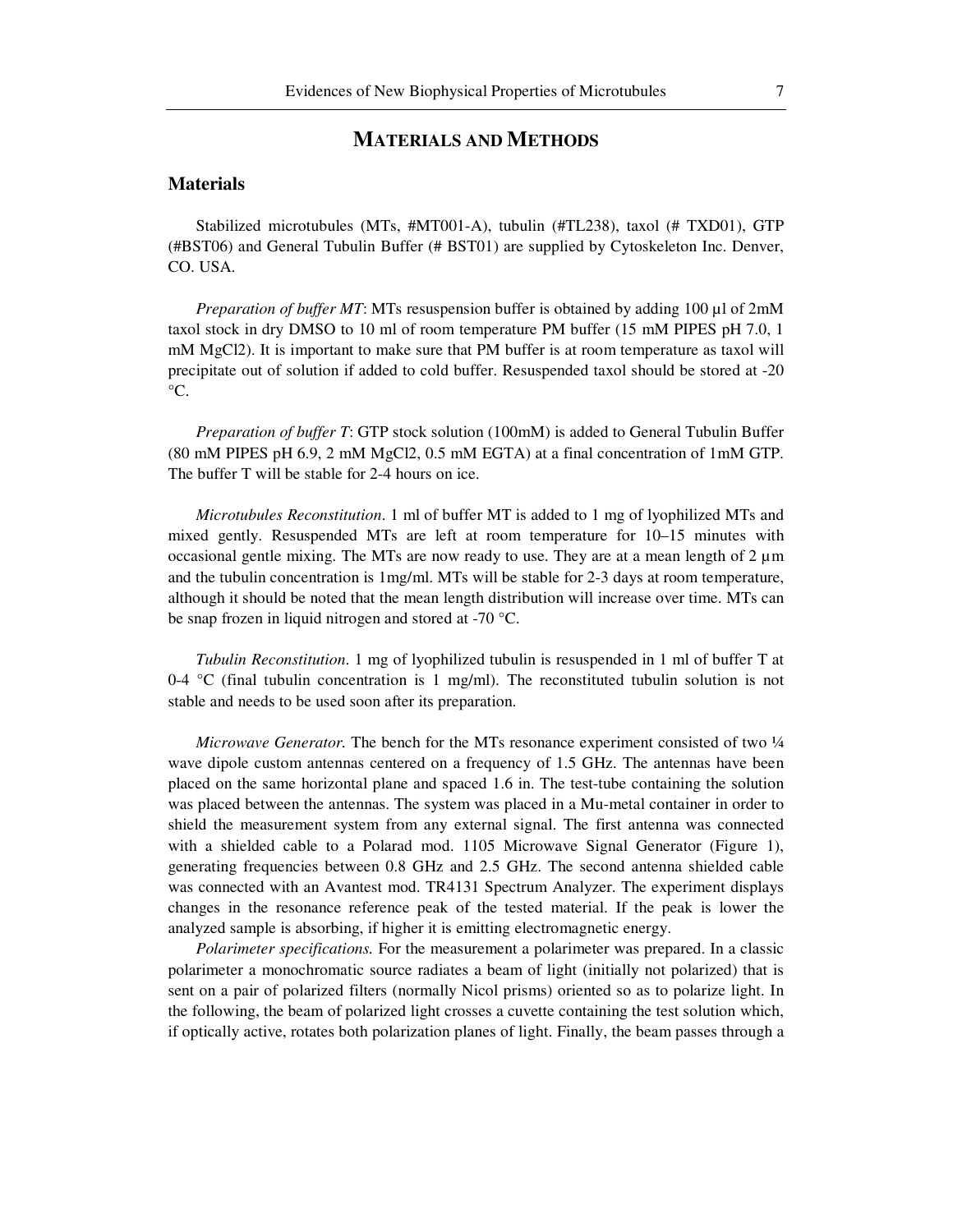polarized filter, the analyzer, whose main section is rotatable. A more descriptive schema is depicted in the following (Figure 2).

The light source consists of a Hughes 3222HP Helium-Neon Laser, 633 nm, power 5 mW. The magnetic field is 18 Gauss RMS for the 632 Hz test cuvette and 9.8 Gauss RMS for the 610.1 Hz cuvette, while the applied electric field (632 Hz) is 1 Volt/cm RMS.



Figure 1. Microwave Signal Generator



Figure 2. Scheme of the polarimeter A: Elio-Neon Laser (Hughes 3222H-P, 633 nm; 5 mW max; Polarizing Nicol; beam splitter B : cuvette and 610.1 Hz coil for the reference cell C: cuvetta and 632 Hz coil for the sample D: electric field cell E: analyzer filter F: lens that focuses the beam on the photodiode G: photodiode and amplifier HP : spectrum analyzer (HP 3582A) for on-line check COMP : data acquisition system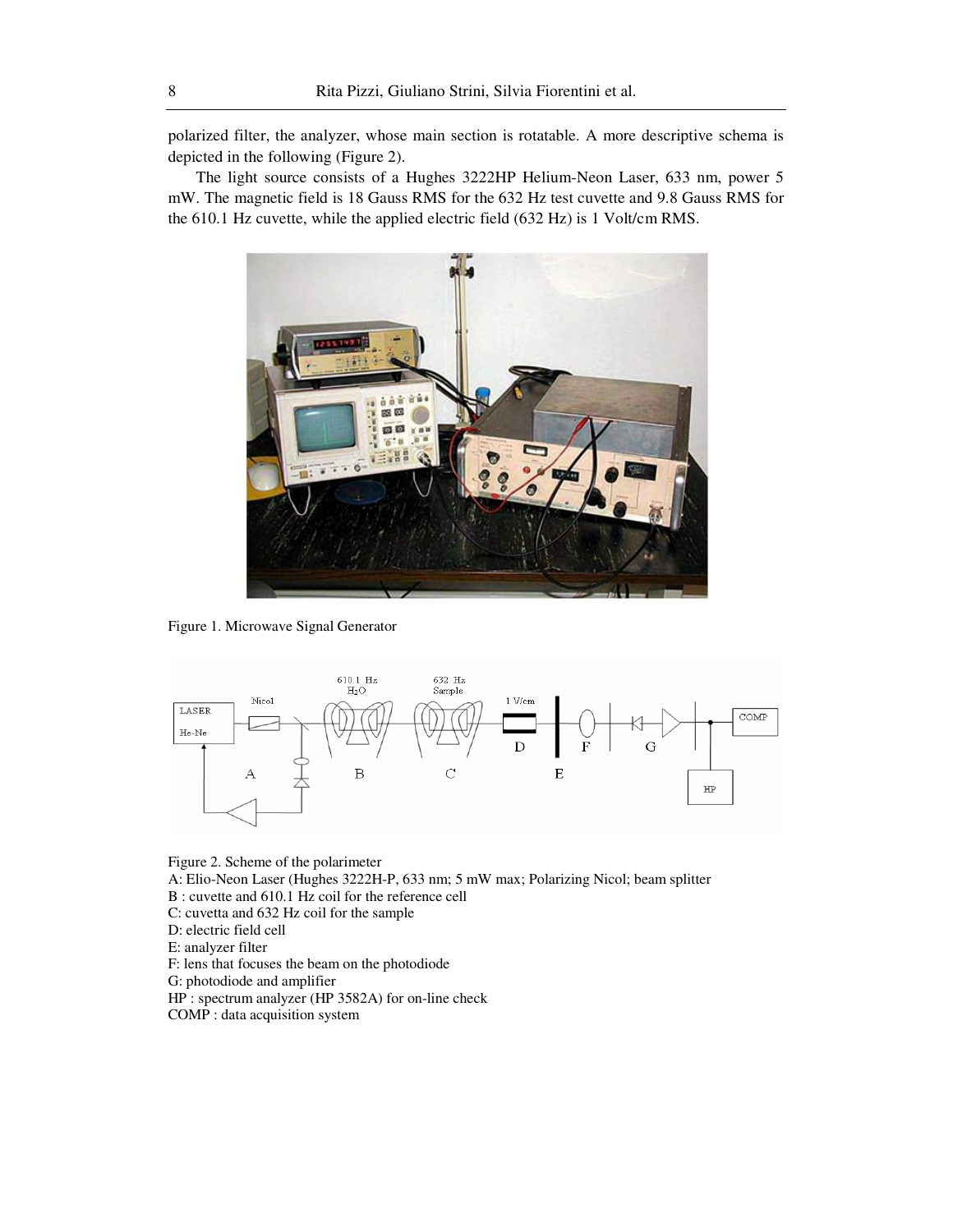

Figure 3. Spectrum analyzer HP 3582A

The cuvettes used for the magnetic field measured 15 mm, while that for the electric field was 23 mm long. The transverse electric field was achieved with simple aluminium electrodes, 3 mm far and 5 mm high. The magnetic field (longitudinal or transverse) was obtained by a pair of Helmholtz coils powered by sinusoidal generators. Electric field and transverse magnetic field were oriented according to the horizontal and the first polarizer was oriented at 45 degrees with respect to the direction of the transverse fields. The laser beam after the cuvette was examined by a polarization analyzer oriented at 45 degrees with respect to the first polarizer and finally sent to the photodiode: with this orientation the maximum signal is achievable by modulation due to the Faraday effect (longitudinal magnetic field). The photodiode was a HP 5082-4220 and the spectrum analyzer was an HP 3582A; the signal was sampled at 8000 samples/sec (Figure 3).

*Signals analysis software.* The analysis with Hamming windowing was performed using home-made analysis software written in Fortran at the Department of Physics (University of Milan). Other tests have been performed using the Sigview<sup>®</sup> SignalLab software and have exploited Hann and Hamming windowing, with or without Hann smoothing.

## **Methods**

*Resonance experiment.* We compared the responses of samples of MTs, tubulin and buffer solutions without proteins when subjected to high frequency electromagnetic stimulations.

1. *Tubulin analysis.* The tubulin sample was prepared as previously described (see: *Materials; Tubulin Reconstitution*). 1 ml of tubulin solution was placed in a plastic test tube positioned between the transmitting and receiving antennas. In order to detect possible resonances on specific frequencies, we carried out a frequency scan between 800 MHz and 2500 MHz using a radiofrequencies generator and checking the presence of an absorption resonance, visible by means of a difference in the peak amplitude, with an Avantest TR-3130 spectrum analyzer.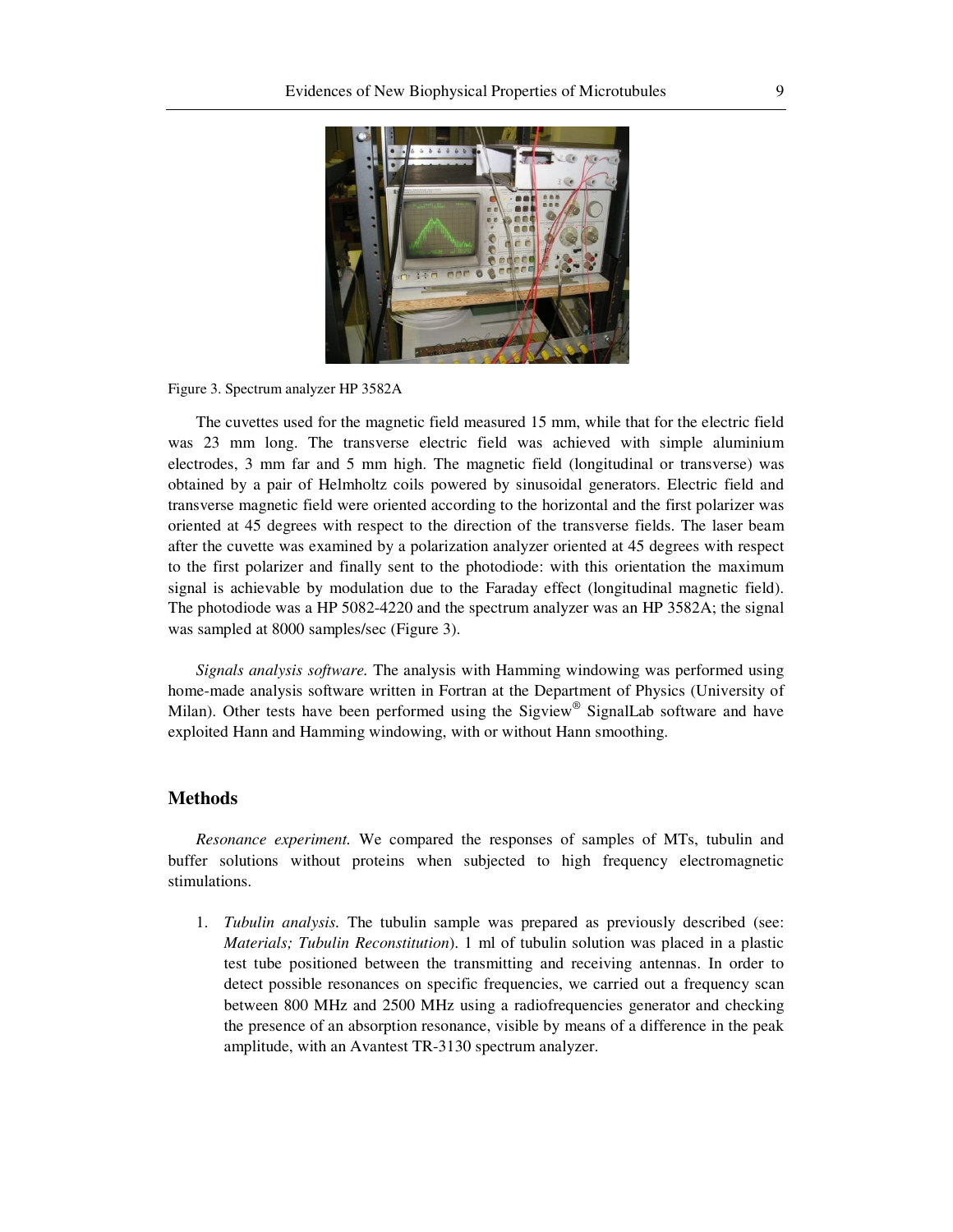- 2. *Microtubules analysis*. The MTs sample was prepared as previously described (see: *Materials; Microtubules Reconstitution*). 1 ml of MTs solution has been analyzed as described in the previous section (Tubulin Analysis).
- 3. *Microtubule buffer without MTs analysis* (see: *Materials; Preparation of Buffer MT*). 1 ml of Buffer MT been analyzed as described in the previous section (Tubulin Analysis).

*Birefringence experiment.* The tests were performed on solutions of tubulin and MTs, each in its own stabilizing buffer. Then we repeated the tests with tubulin in MTs buffer and with the buffer alone as control.

S1. *Tubulin in T buffer analysis* 

 The tubulin sample was prepared resuspending 0.5 mg of lyophilized tubulin in 1 ml of T buffer at 0-4 °C (final tubulin concentration is 0.5 mg/ml).

S2. *Tubulin in MT buffer analysis*

 The tubulin sample was prepared resuspending 0.5 mg of lyophilized tubulin in 1 ml of MT buffer at 0-4 °C (final tubulin concentration is 0.5 mg/ml).

- S3. *MT Buffer analysis* (see: Materials; Preparation of MT Buffer). We analyzed 1 ml of MT buffer.
- S4. *Microtubules in MT buffer analysis*

 The MT sample was prepared as previously described (see: *Materials; Microtubules Reconstitution*) by using 0.5 mg of lyophilized MTs (final MT concentration is 0.5 mg/ml). We analyzed 1 ml of MT solution.

Each sample solution was submitted to 4 tests:

- (a) Transverse electric field (1 volt/cm)
- (b) Transverse magnetic field
- (c) Longitudinal magnetic field
- (d) No field

For each test the value displayed on the polarimeter measures directly the current in the photodiode, expressing the intensity of the laser beam after passing through the cuvette. In presence of a strong scattering, the intensity decreases. The cuvette for the magnetic field was 15 mm long, whereas that for the electric field was 23 mm long. To minimize spurious effects, the windows of the cuvettes are made of coverslip glass about 18 microns thick. The spectrum analyzer window was set to see a width of 50 Hz, within which range the frequencies of the two samples are included, the distilled water 610 Hz reference and the analyzed 632 Hz solution.

We used two cells simultaneously, a first cell was always present with a low intensity longitudinal magnetic field at 610.1Hz frequency and filled with distilled water. This allowed a reference signal in all the various measures on the second cell, excited at a 632 Hz frequency. The choice of almost static fields permitted the highest sensitivity. The frequency (632 Hz) is sufficiently low to exclude dynamic effects. An important point is that for longitudinal magnetic fields a strong Faraday effect is present due to the water contained in the analyzed solution and producing a consistent background noise.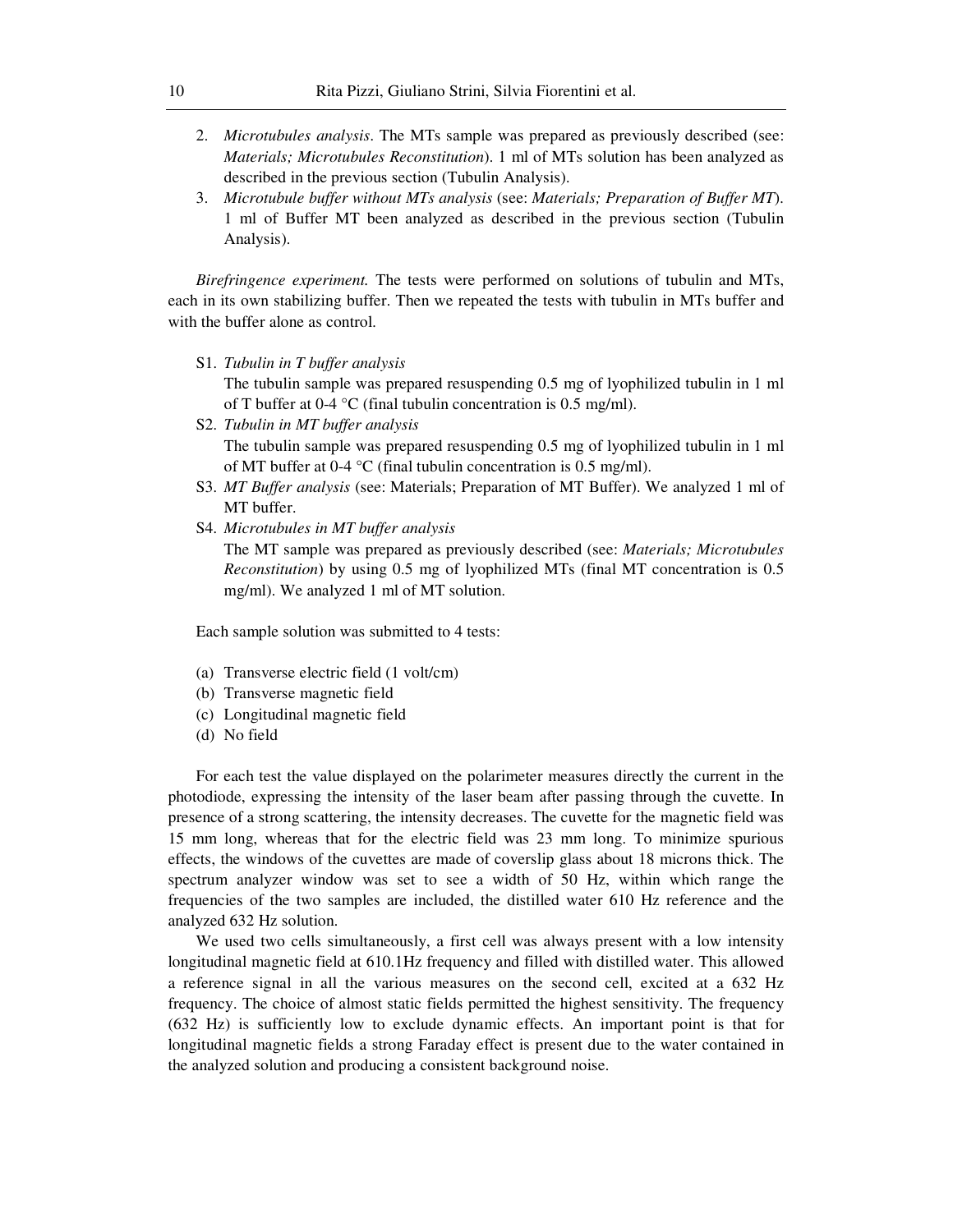# **RESULTS AND DISCUSSION**

#### **Resonance of Microtubules**

In the tubulin analysis of tubulin no significant changes have been detected in the amplitude of the signal received by the spectrum analyzer; while in the MTs analysis we observed at1510 MHz a 0.3 dB lowering of the reference peak (absorption), and between 2060 MHz and 2100 MHz a small lowering of the reference peak (absorption). The Microtubule buffer without MT analysis gave no evidence of absorption.

The outcome of the last analysis is important; the fact that the MT buffer did not cause changes in the reference peak means that the fluctuation found in the test tube with microtubules and MT buffer depends only on the protein assembling in the tubelike structure typical of MTs.

#### **Birefringence Results**

Already at an early stage we noticed a strong response to the longitudinal magnetic field of all samples submitted to a frequency of 632 Hz, due at least in large part to the Faraday effect, while without field no reaction peaks were visible.

#### **FFT Analysis of the Acquired Signals**

In Table 1 we show the values obtained with different set-ups, normalized by the value of the control sample at 610 Hz [value (632 Hz) / value (610 Hz)] allowing a direct comparison between the analyses. All values have been multiplied by  $10^5$  factor. The 632 Hz signal is shown normalized for the presence of changes in measurements due to scattering, by comparing this value to the value of the 610 Hz signal of the control sample containing distilled water. The parameter choices were different for each of the four tests shown. Since the signal was sampled at 8000 Hz, the bandwidth per channel is  $4000/131072 = 0.003052$ Hz/channel and the transformed FFT was performed on 18 bits, or 262,144 points.

The Hann windowing is useful for analyzing transients longer than the length of the window and for general purpose applications. The Hamming windowing is very similar to the previous one; in the time domain it does not come so close to zero near the peak, as the Hann windowing does.

For the Hann window function analysis (WF1) we did not use smoothing; we used instead a 15 pts smoothing (WF2) trying to remove noise without altering the possible relevant data.. The Hamming window function analysis (WF3) had no smooth, while a 5 pts smoothing have been applied in WF4. We did not deepen the analyses on tubulin in tubulin buffer, since the different buffer would affect the possible comparison with the other samples. By comparing the results we observe that there are major differences in values over the third decimal place.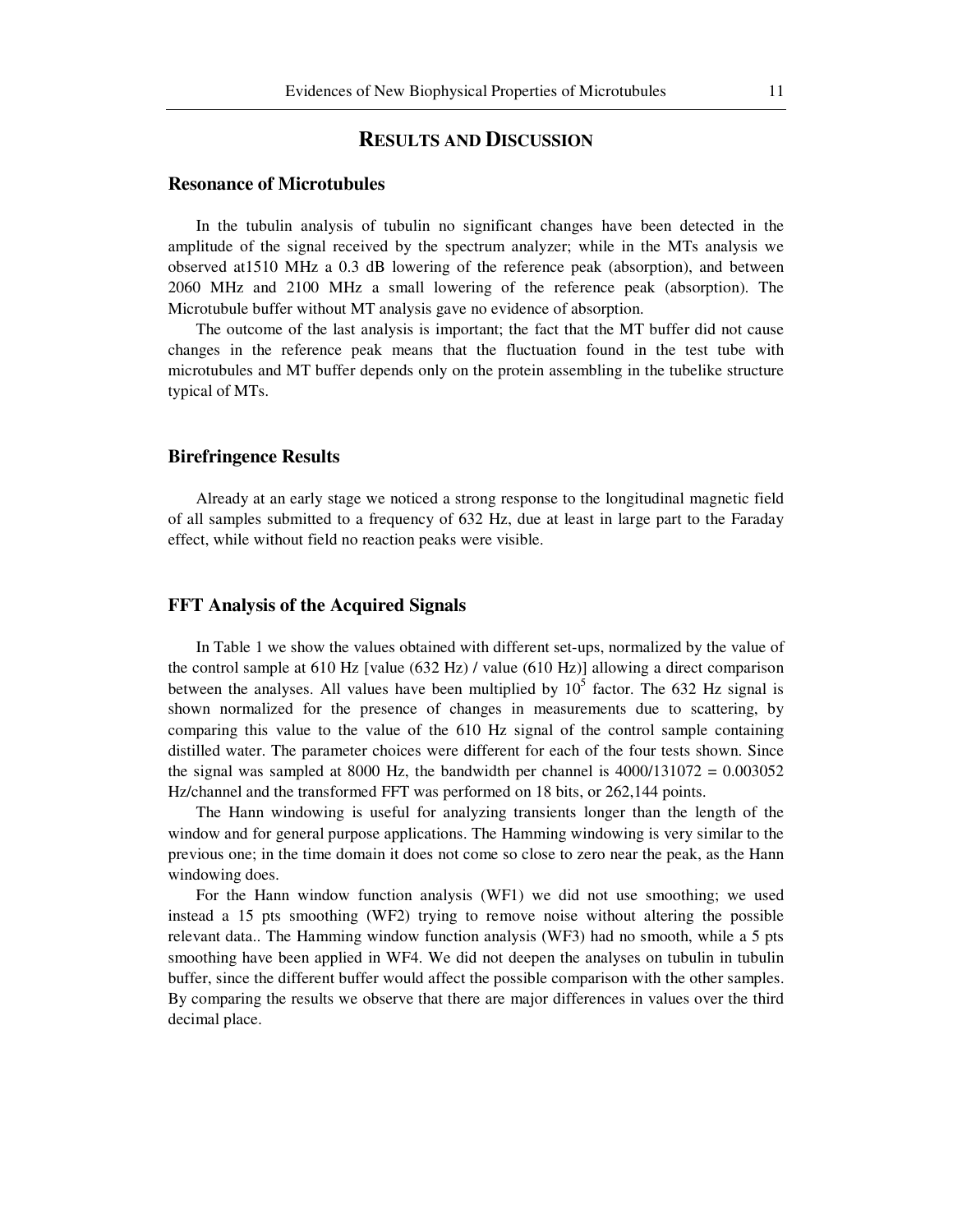|                                   | WF3A    | WF4 D   | WF1 C          | WF2BC   |  |  |
|-----------------------------------|---------|---------|----------------|---------|--|--|
| Electric Field (EF)               |         |         |                |         |  |  |
| S4                                | 0.0267  | 0.0249  | 0.0283         | 0.0238  |  |  |
| S <sub>2</sub>                    | 0.0177  | 0.0175  | 0.0197         | 0.0169  |  |  |
| S <sub>3</sub>                    | 0.0099  | 0.0089  | 0.0123         | 0.0083  |  |  |
| S <sub>1</sub>                    | 0.0025  |         |                | 0.0018  |  |  |
| Transverse MagneticFfield (TMF)   |         |         |                |         |  |  |
| S4                                | 0.0810  | 0.0781  | 0.0837         | 0.0766  |  |  |
| S <sub>2</sub>                    | 0.0996  | 0.0966  | 0.1018         | 0.0946  |  |  |
| S <sub>3</sub>                    | 0.0925  | 0.0893  | 0.0953         | 0.0872  |  |  |
| S <sub>1</sub>                    | 0.0895  |         |                | 0.0849  |  |  |
| Longitudinal Magnetic Field (LMF) |         |         |                |         |  |  |
| S <sub>4</sub>                    | 1.828   | 1.7717  | 1.8480         | 1.7320  |  |  |
| S <sub>2</sub>                    | 2.327   | 2.2544  | 2.3567         | 2.2025  |  |  |
| S <sub>3</sub>                    | 2.336   | 2.2628  | 2.3654         | 2.2115  |  |  |
| S <sub>1</sub>                    | 2.311   |         |                | 2.1883  |  |  |
| No Field (NF)                     |         |         |                |         |  |  |
| S4                                | 0.00860 | 0.01069 | N <sub>P</sub> | 0.00389 |  |  |
| S <sub>2</sub>                    | 0.00285 | 0.00135 | N P            | 0.00088 |  |  |
| S <sub>3</sub>                    | 0.00585 | 0.00353 | N P            | 0.00245 |  |  |
| S1                                | 0.00353 |         |                | 0.00112 |  |  |

| `able |  |
|-------|--|
|-------|--|

NP: No Peak in 632 Hz

WF1: Hann window function

WF2: Hann window function (smooth 15 pts)

WF3: Hamming window function

WF4: Hamming window function (smooth 5 pts)

Considering the relationship between the responses of the solutions in each context, we note that for all the analyses the MTs solution gave higher responses. There is a significant difference between the readings of the solution without protein, that gives values about ten times lower than that of the solution with MTs, which suggests a degree of response due to the proteins itself.

The MTs solution always shows higher values than the tubulins solution when crossed by electric field. The tubulins solution always shows larger values than the control solution when an electric field is applied. Tests with buffer alone show values equal to the tests with proteins, this suggests that there was no significant response for MTs and tubulins subjected to transverse magnetic field.

The comparison among the same tests with different windowing and smoothing highlighted the difference in the response of the MTs samples, while for the other solutions the values are virtually identical. The MTs solution has always lower value of both the tubulins solution and the solution alone when crossed by a longitudinal magnetic field. We can also observe that the solution with MTs has always a higher value if compared with the solution with tubulins and the solution alone in absence of electromagnetic field. The value of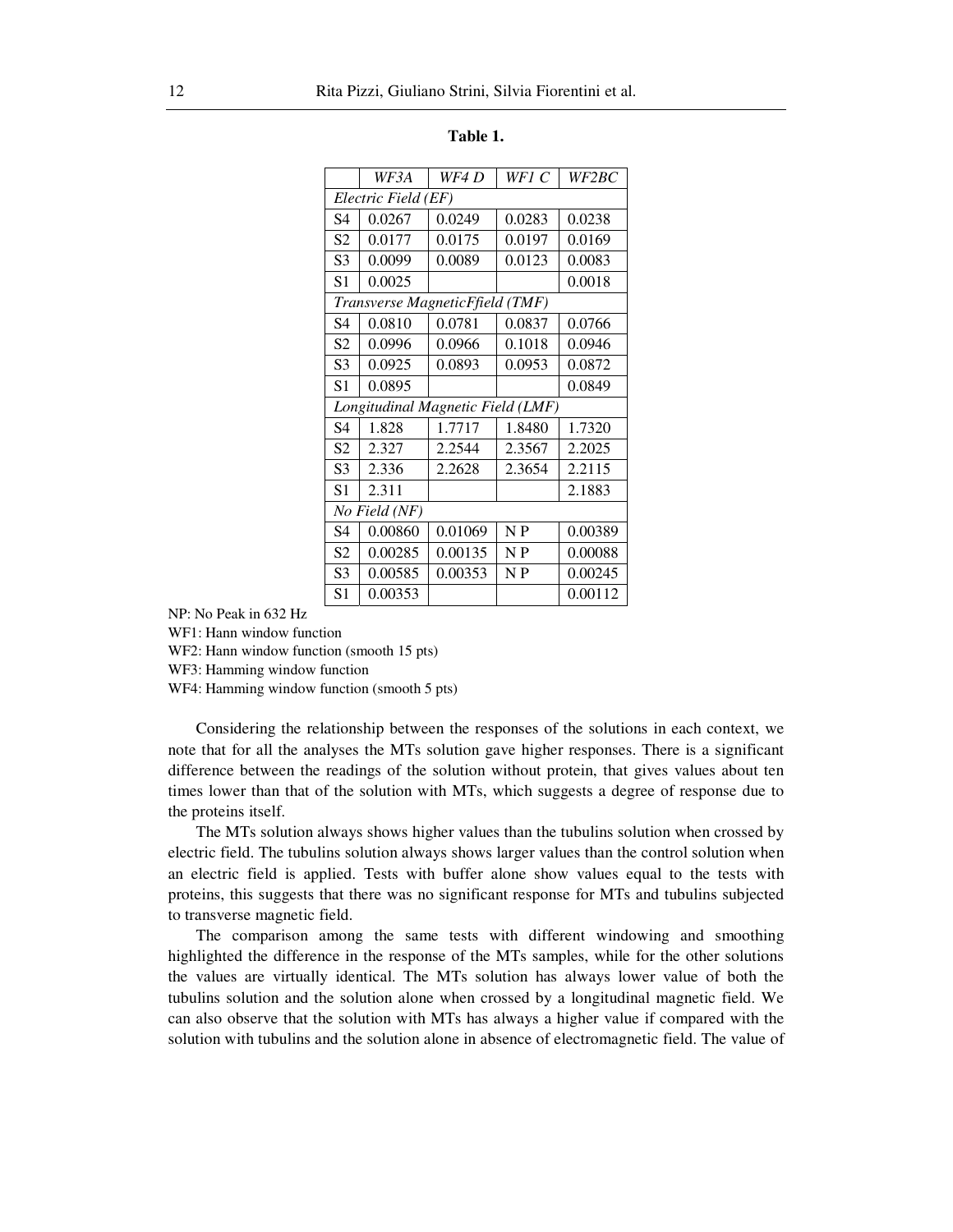the tubulins solution results to be lower than the value of the solution alone in the cases of longitudinal magnetic field and no field.

It should be noted that the various parameterizations lead to small differences in absolute value, but substantially retain the ratio values. The uniformity of the different analysis suggests that these differences are not random or due to noise and, given this correlation, we do not need to evaluate a best choice among possible parameterizations.

### **Statistical Analysis**

Below the statistical analysis is reported to verify possible significances.

With 8000 samples / sec run for 32 seconds, we provided more than 262,000 entries for each set-up. The analysis was performed using the paired t-test. Given the substantial equivalence between parameterizations, the analysis was performed on the significance of data processed with Hamming windowing and Hamming smoothing (5 pts). Comparisons were made on the most interesting portion of data, that includes the frequencies from 600 Hz to 650 Hz.

We compared with Paired T test the data where we had observed different behaviours (Table 2).

|                           | 95% CI                  | T-Value (P-Value) |
|---------------------------|-------------------------|-------------------|
| $S4(EF)$ ; $S2(EF)$       | $(-1, 1188; -0, 9555)$  | $-24,91(0,000)$   |
| $S4(EF)^*$ ; $S2(EF)^*$   | (0,000733; 0,000873)    | 22,53 (0,000)     |
| $S4(EF)$ ; $S3(EF)$       | $(-2,2282; -2,0130)$    | $-38,66(0,000)$   |
| $S4(EF)^*$ ; $S3(EF)^*$   | (0,000680; 0,000827)    | 20,12 (0,000)     |
| $S2(EF)$ ; $S3(EF)$       | $(-1,2012; -0,9658)$    | $-18,06(0,000)$   |
| $S2(EF)^*$ ; $S3(EF)^*$   | $(-0,000105; 0,000006)$ | $-1,76(0,078)$    |
| $S4(LMF)$ ; $S2(LMF)$     | $(-0,5861; -0,3924)$    | $-9,91(0,000)$    |
| $S4(LMF)*$ ; $S2(LMF)*$   | (0,000570; 0,000724)    | 16,56(0,000)      |
| $S4(LMF)$ ; $S3(LMF)$     | $(-2,0424; -1,7779)$    | $-28,33(0,000)$   |
| $S4(LMF)^*$ ; $S3(LMF)^*$ | (0,000427; 0,000593)    | 12,07(0,000)      |
| $S4(NF)$ ; $S2(NF)$       | (0,5588; 0,7656)        | 12,56(0,000)      |
| $S4(NF)^*$ ; $S2(NF)^*$   | (0,001982; 0,002171)    | 43,08 (0,000)     |
| $S4(NF)$ ; $S3(NF)$       | $(-0,7297; -0,4794)$    | $-9,47(0,000)$    |
| $S4(NF)^*$ ; $S3(NF)^*$   | (0,001831; 0,002027)    | 38,74 (0,000)     |
| $S2(NF)$ ; $S3(NF)$       | $(-1,3829; -1,1508)$    | $-21,41(0,000)$   |
| $S2(NF)^*$ ; $S3(NF)^*$   | $(-0,000204; -000091)$  | $-5,14(0,000)$    |

#### **Table 2.**

CI: confidence interval for mean difference

T-Value: T-Test of mean difference  $= 0$  (vs not  $= 0$ )

\* Normalized at 610 Hz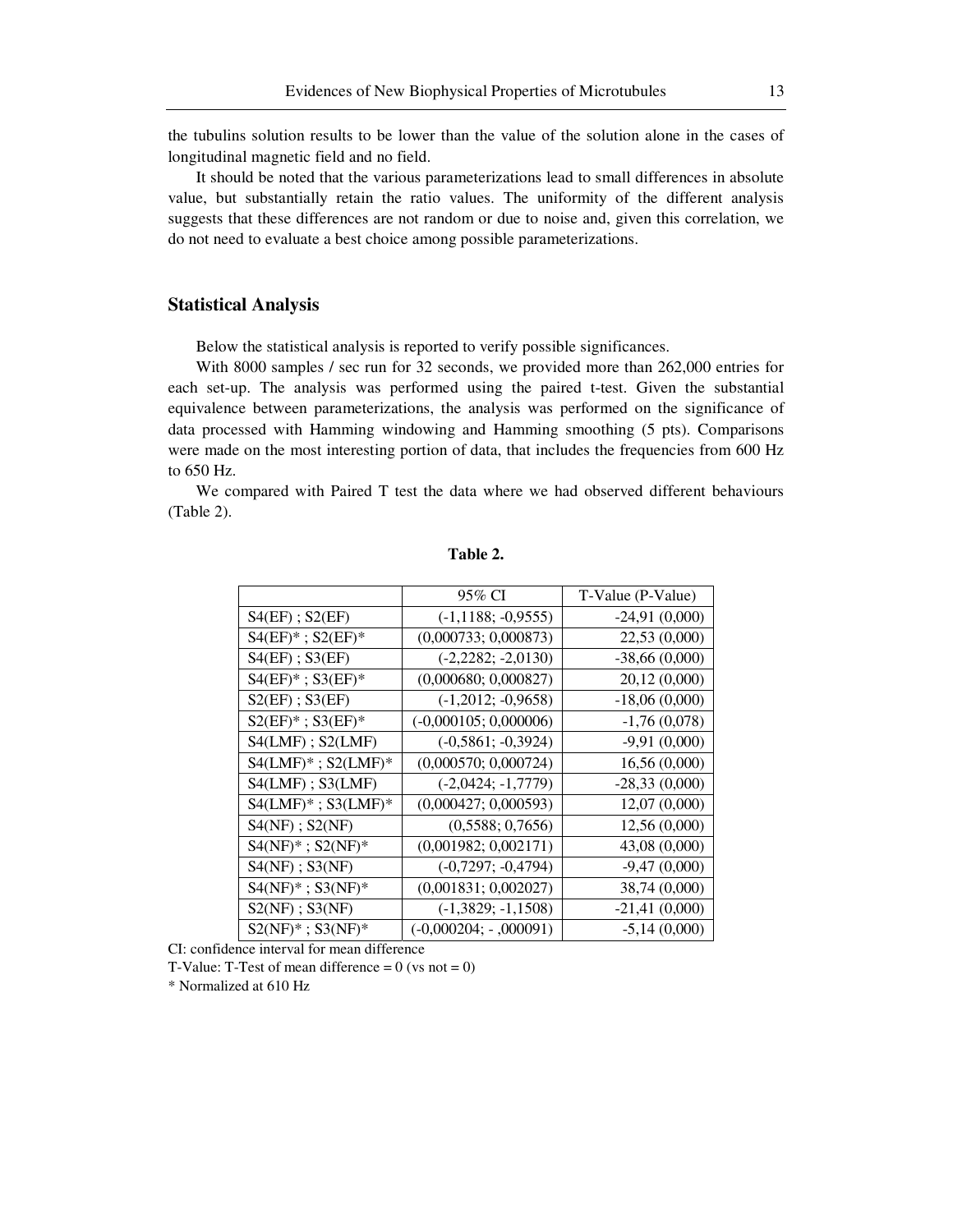Among all the tests just the Paired T for S2 (Electric Field) normalized at 610 Hz and S3 (Electric Field) normalized at 610 Hz, which compares tubulin in microtubules buffer and buffer without cellular matter, both subjected to electric field, shows a value above the 5% threshold.

All the other comparisons show a good statistical significance, for which the P-Value is always <0.0005, suggesting that the already highlighted differences in the behaviour, allow us to draw some conclusions on the achieved results.

# **CONCLUSIONS AND FUTURE DEVELOPMENTS**

In this work we described the results and analysis of data collected from experiments on MTs and tubulin subjected to electromagnetic stimulations in order to observe possible different behaviours.

In the electromagnetic resonance experiment we identified a difference in the peak amplitude of the solution with MTs at a frequency of 1510 MHz, whereas the solution with tubulin and the control solution did not show any reaction. The lack of response in tubulin and control can be considered a hint that the peculiar structure of microtubules could be the cause of the observed signal.

Considering the nanoscopic size of MTs, the resonance analysis would be more effective if carried out on much higher frequencies (up to 100 GHz), with suitable instrumentation. The presence of a small but sharp resonance effect at a low frequency could be the hint of a much evident effect at higher frequencies.

The analysis of the results of birefringence experiment highlights that the MTs react to electromagnetic fields in a different way than tubulin. In particular, electric field and longitudinal magnetic field show opposite effects in the two types of proteins. Anyway in spite of the effect under electric field is the same as with no field, an unexpected and interesting effect is shown in the case of longitudinal magnetic field. The achieved results, supported by statistical significance, suggest that the tubular structure of MTs might be responsible for the different behaviour in respect to free tubulins. These preliminary positive results encourage us to continue our experimental research. In particular we will carry out a replication of the already performed tests on MTs and tubulins interacting with different ligands. It will be necessary to assess the statistical significance of possible differences in value. The experimental results will be coupled with a three-dimensional simulation of the protein folding binding different ligands, to study the emerging conformational differences. These studies would support hypotheses on the origin of the different biophysical behaviour in relationship with conformational changes. This work aims to deepen the knowledge on the behaviour of MTs and tubulin and to deduce a number of reasonable assumptions on the function of MTs as information or quantum information communication structures.

## **ACKNOWLEDGMENTS**

We are indebted to Dr. Fabio Costanzo and to Eng. Danilo Rossetti (DTI) for their valuable contribution.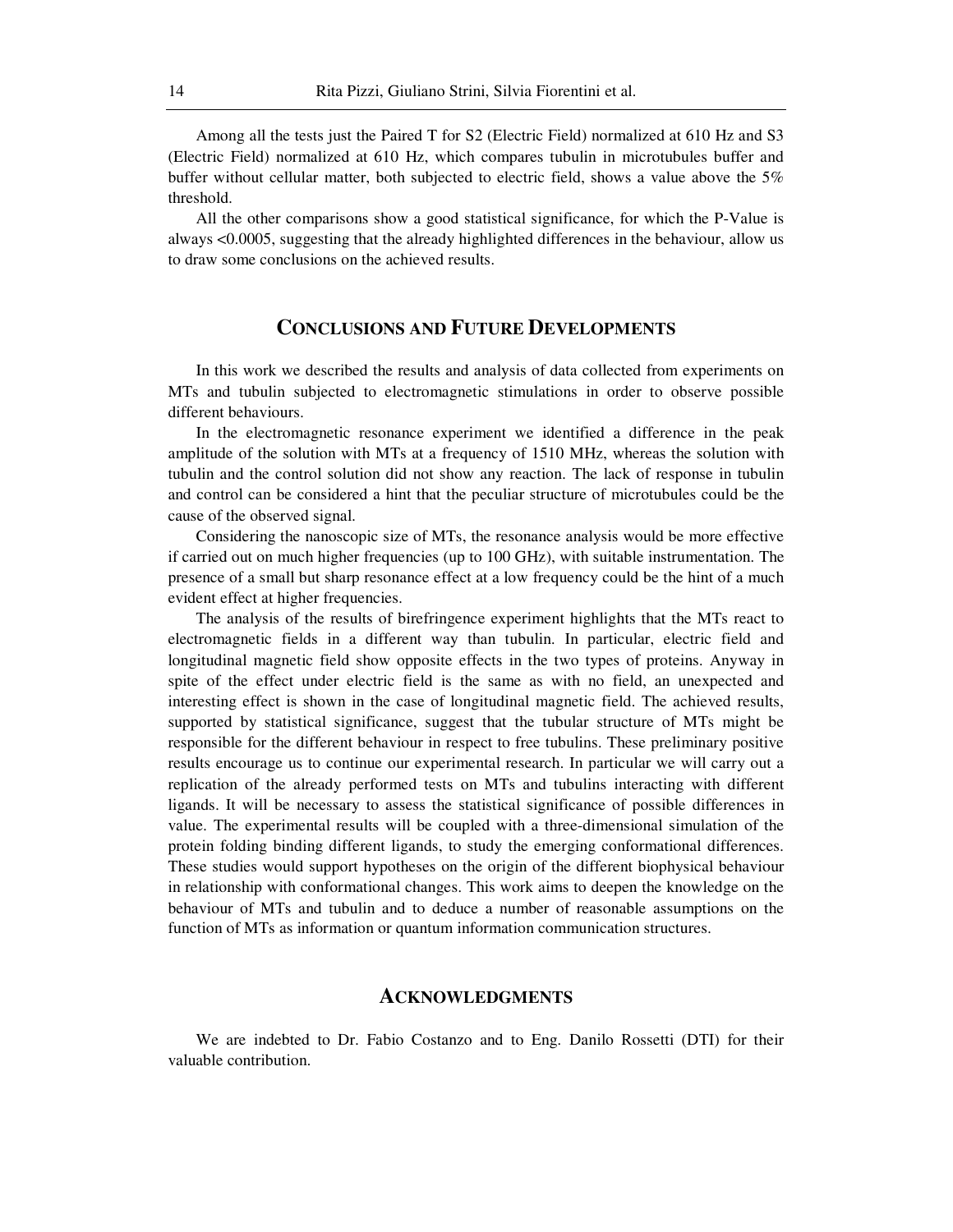## **REFERENCES**

- [1] Hyams, J. S. & Lloyd, C. W. (1994). editors. *Microtubules.* Wiley-Liss, New York.
- [2] Postingl, H., Krauhs, E., Little, M. & Kempf, T. (1981). Complete amino acid sequence of α-tubulin from porcine brain. *Proc. Natl. Acad. Sci*., USA, *78*, 2757–61.
- [3] Krauhs, E., Little, M., Kempf, T., Hofer-Warbinek, R., Ade, W. & Postingl, H. (1981). Complete amino acid sequence of β-tubulin from porcine brain. *Proc. Natl. Acad. Sci. USA*., *78*, 4156–60.
- [4] Lowe, J. & Amos, L. A. (1998). Crystal structure of the bacterial cell-division protein FtsZ. *Nature*., *391*, 203–6.
- [5] Nogales, E. (1998). Structure of the αβ-tubulin dimer by electron crystallography. *Letters to nature*, *391*, 192–203.
- [6] Lowe, J., Li, H., Downing, K. H. & Nogales, E. (1998). Refined Structure of αβ-Tubulin at 3.5 A° Resolution. *J. Mol. Biol*., *313*, 1045–57.
- [7] Amos, L. A. & Schlieper, D. Microtubules and MAPs. *Advances in chemistry*, *Vol*. *71,* 257.
- [8] Tuszynski, J. A., Brown, J. A., Crawford, E. & Carpenter, E. J. (2005). Molecular Dynamics Simulations of Tubulin Structure and Calculations of Electrostatic Properties of Microtubules. *Mathematical and computer modeling*.
- [9] Ravelli, R., Gigant, B., Curmi, P. A., Jourdain, I., Lachkar, S., Sobel, A. & Knossow, M. (2004). Insight into tubulin regulation from a complex with colchicine and a stathmin-like domain. *Letters to Nature*, *428*, 198–202.
- [10] Amos, L. A., Amos, W. B. (1991). *Molecules of the Cytoskeleton*, First Edition, MacMillan Press, London.
- [11] Chrétien, D. & Wade, R. H. (1991). New data on the microtubule surface lattice. *Biol Cell*., *71(1-2)* , 161-74.
- [12] Nogales, E., Whittaker M, Milligan R. A. & Downing, K. H. (1999). *High-Resolution Model of the Microtubule. Cell*. , 96, 79-88.
- [13] Mandelkow, E. M., Mandelkow, E. & Milligan, R. A. (1991). Microtubules dynamics and microtubules caps: a time-resolved cryoelectron microscopy study. *J. Cell Biol*., *114*, 977–91.
- [14] Binder, L. I. & Rosenbaum, J. L. (1978). The in vitro assembly of flagellar outer doublet tubulin. *J. Cell Biol*., *79*, 500-15.
- [15] Burton, P. R. & Himes, R. H. (1978). Electron microscope studies of pH effects on assembly of tubulin free of associated proteins. *J. Cell Biol*., *77(1)*, 120–33.
- [16] Chrétien, D., Metoz, F., Verde, F., Karsenti, E. & Wade, R. H. (1992). Lattice defects in microtubules: Protofilament numbers vary within individual microtubules, *J. Cell Biol*., *117(5)*, 1031-40.
- [17] Linck, R. W. & Langevin, G. L. (1981). Reassembly of flagellar B  $(\alpha\beta)$  tubulin into singlet microtubules: consequences for cytoplasmic microtubule structure and assembly. *J. Cell Biol*., *89*, 323–37.
- [18] Pierson, G. B., Burton, P. R. & Himes, R. H. (1978). Alterations in number of protofilaments in microtubules assembled in vitro. *J. Cell Biol*., *76*, 223–8.
- [19] Chrétien, D. (2000). Microtubules Switch Occasionally into Unfavorable Configuration During Elongation. *J. Mol. Biol*. , *298*, 663–76.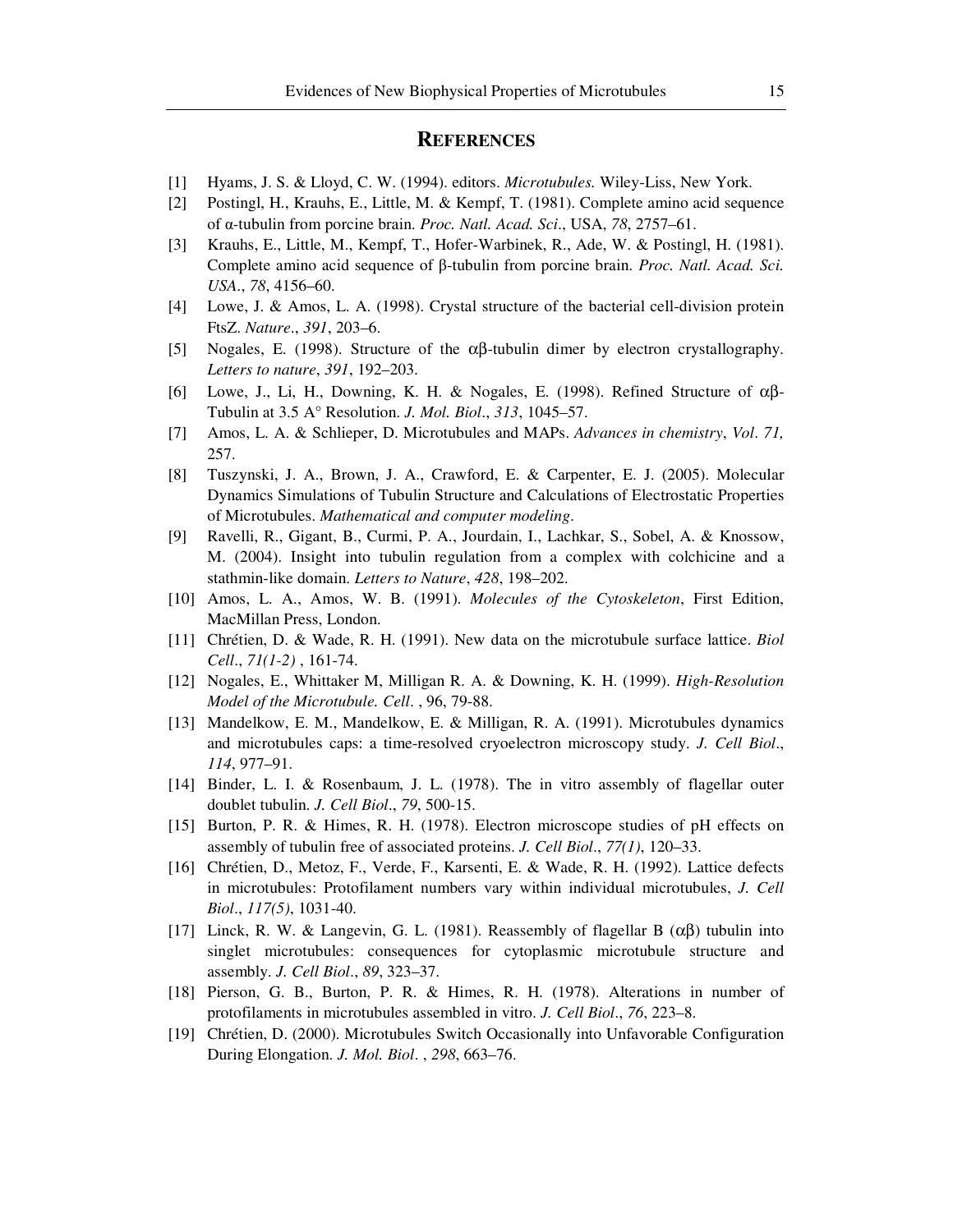- [20] Savage, C., Hamelin, M., Culotti, J. G., Coulson, A., Albertson, D. G. & Chalfie, M. (1989). MEC-7 is a β-tubulin gene required for the production of 15-protofilament microtubules in Caenorhabditis elegans. *Genes Dev*., *3*, 870–81.
- [21] Fukushige, T., Siddiqui, Z. K., Chou, M., Culotti, J. G., Gogonea, C. B., Siddiqui, S. S. & Hamelin, M. (1999). MEC-12, an α-tubulin required for touch sensitivity in C. elegans. *Journal of Cell Science*, *112*, 395–403.
- [22] Hameroff, S. R., Penrose, R. Orchestrated reduction of quantum coherence in brain microtubules: A model for consciousness. *Mathematics and Computers in Simulation*, *40*, 453–80.
- [23] Hameroff, S. R., Penrose, R. (1996). Conscious events as orchestrated space-time selection. *Journal of Consciousness Studies*, *3*, 36–53.
- [24] Tegmark, M. (2000). The importance of quantum decoherence in brain processes. *Phys. Rev. E*., *61(4)*, 4194–206.
- [25] Tegmark, M. (2000). Why the brain is probably not a quantum computer. *Information Science*, *128(3-4)*, 155-79.
- [26] Woolf, N. J., Hameroff, S. R. (2001). A quantum approach to visual consciousness. *Trends in Cognitive Science*, *5(11)*, 472–78.
- [27] Hagan, S., Hameroff, S. R. & Tuszynski, J. A. (2002). Quantum computation in brain microtubules: Decoherence and biological feasibility. *Physical Review E*., *65*, 061901– 11.
- [28] Hameroff, S. R. (2007). The brain is both neurocomputer and quantum computer. *Cognitive Science*, *31*, 1035–45.
- [29] Hameroff, S. R. (2007). Orchestrated Reduction of Quantum Coherence in Brain Microtubules. *NeuroQuantology*, *5(1)* , 1–8.
- [30] Nanopoulos, D. V. (1995). *Theory of Brain Function, Quantum Mechanics And Superstring*s, http://arxiv.org/abs/hep-ph/9505374.
- [31] Nanopoulos, D. V. & Mavromatos, N. (1996). *A Non-Critical String (Liouville) Approach to Brain Microtubules: State Vector Reduction, Memory Coding and Capacity*., http://arxiv.org/abs/quant-ph/9512021.
- [32] Mavromatos, N. (2000). *Cell Microtubules as Cavities: Quantum Coherence and Energy Transfer?* , http://arxiv.org/pdf/quant-ph/0009089.
- [33] Mavromatos, N., Mershin, A. & Nanopoulos, D. V. (2002). *QED-Cavity model of microtubules implies dissipationless energy transfer and biological quantum teleportation,* http://arxiv.org/pdf/quant-ph/0204021.
- [34] Tuszynski, J., Hameroff, S. R., Satarić, M. V., Trpišová, B. & Nip, M. L. A. (1995). Ferroelectric behavior in microtubule dipole lattices: implications for information processing, signaling and assembly/disassembly. *J. Theor. Biol*., *174*, 371–80.
- [35] Tuszynski, J. A., Trpišová, B., Sept, D. & Satarić, M. V. (1997). The enigma of microtubules and their self-organization behavior in the cytoskeleton. *Biosystems*, *42*, 153-75.
- [36] Tuszynski, J. A., Brown, J. A. & Hawrylak, P. (1998). Dielectric Polarization, Electrical Conduction, Information Processing and Quantum Computation in Microtubules. Are They Plausible? Phil. Trans. *The Royal Society. Lond. A*., 356(1743). 1897–926, 1998.
- [37] Faber, J., Portugal, R. & Rosa, L. P. (2006). Information processing in brain microtubules. *Biosystems*, *83(1)*, 1–9.